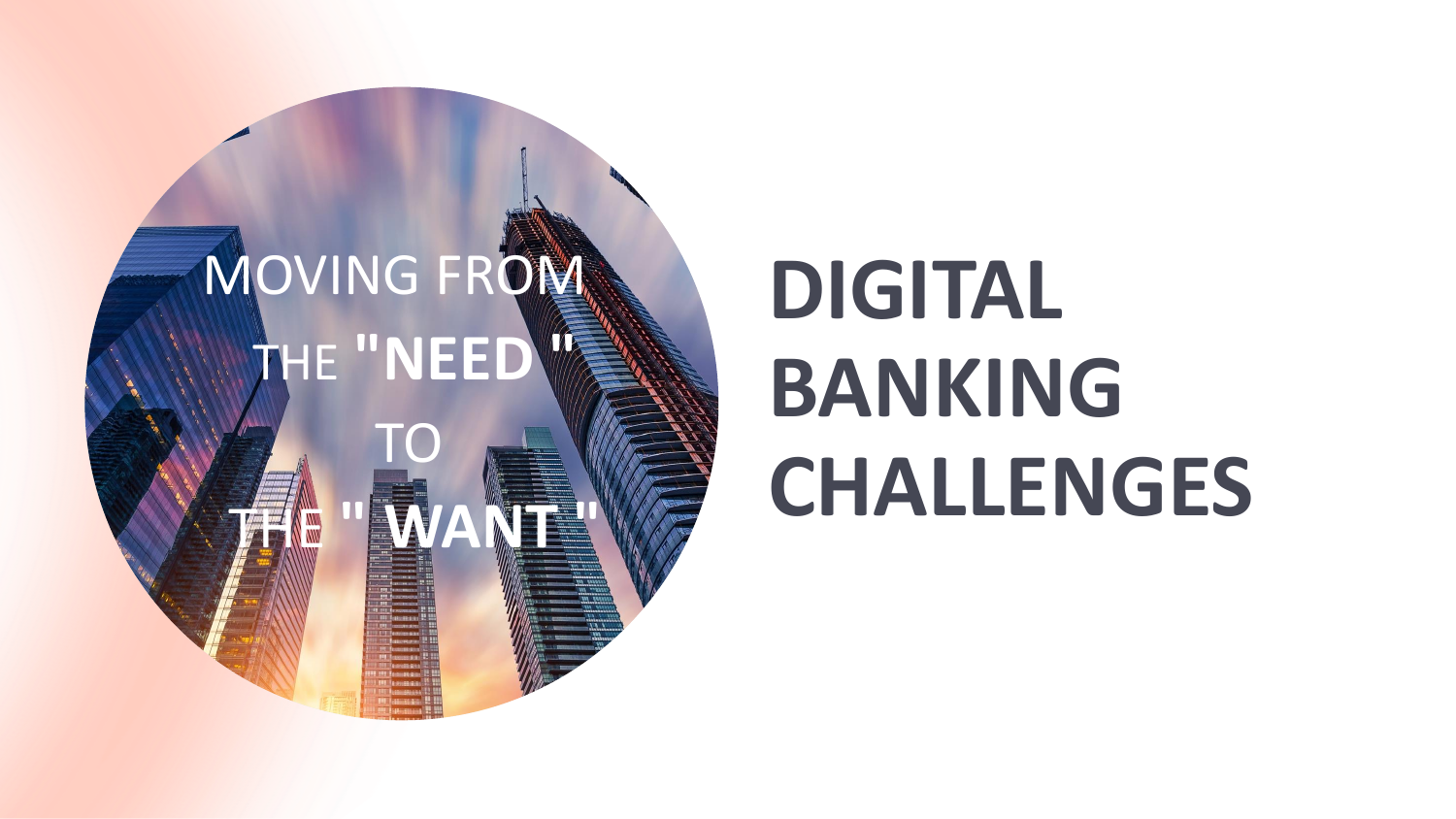### Α WORLD We belong

*The state of Digital Banking*, Aurelie L' Hostis, Forrester, 2021 *Future of Banking*, EY Research, 2021 *McKinsey Analysis*, 2020 *Doing Digital, Lessons from Leaders*, Chris Skinner,2020

- $\triangle$  2/3 of the customers value "good" to great experience more than anything.
- **5/6** do not get any advice from their bank while **3/5** would love to.
- Social Life engagement is tapping into Banking behavioral patterns.  $\bigcirc$
- We see "Banking **on the spot**" rather than "banking on the branch".
- A digital banking experience is just not about a mobile app, is about the **actual experience.**
- Digital assets and cash replacements.
- Increasing competition and more complex regulation.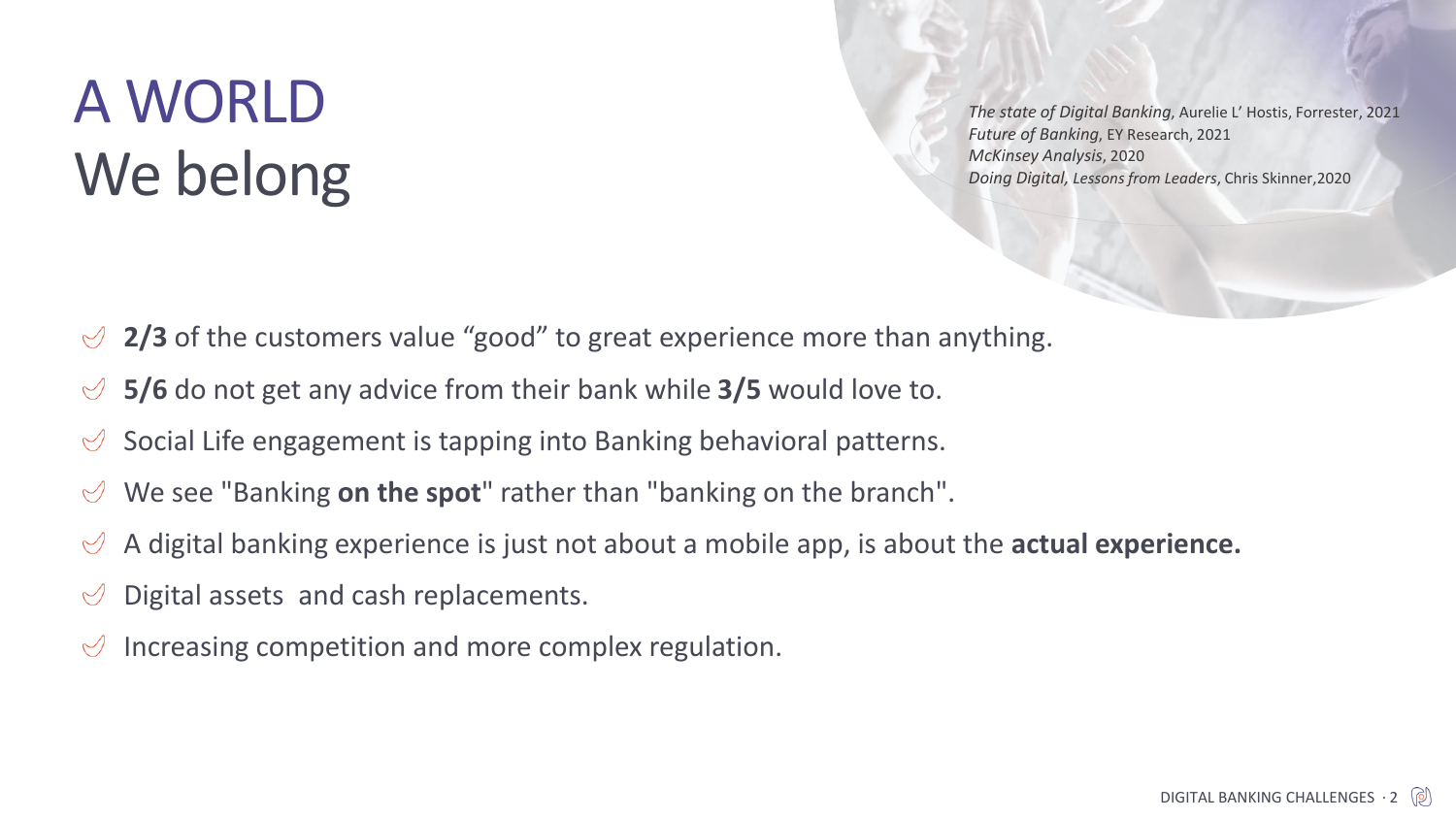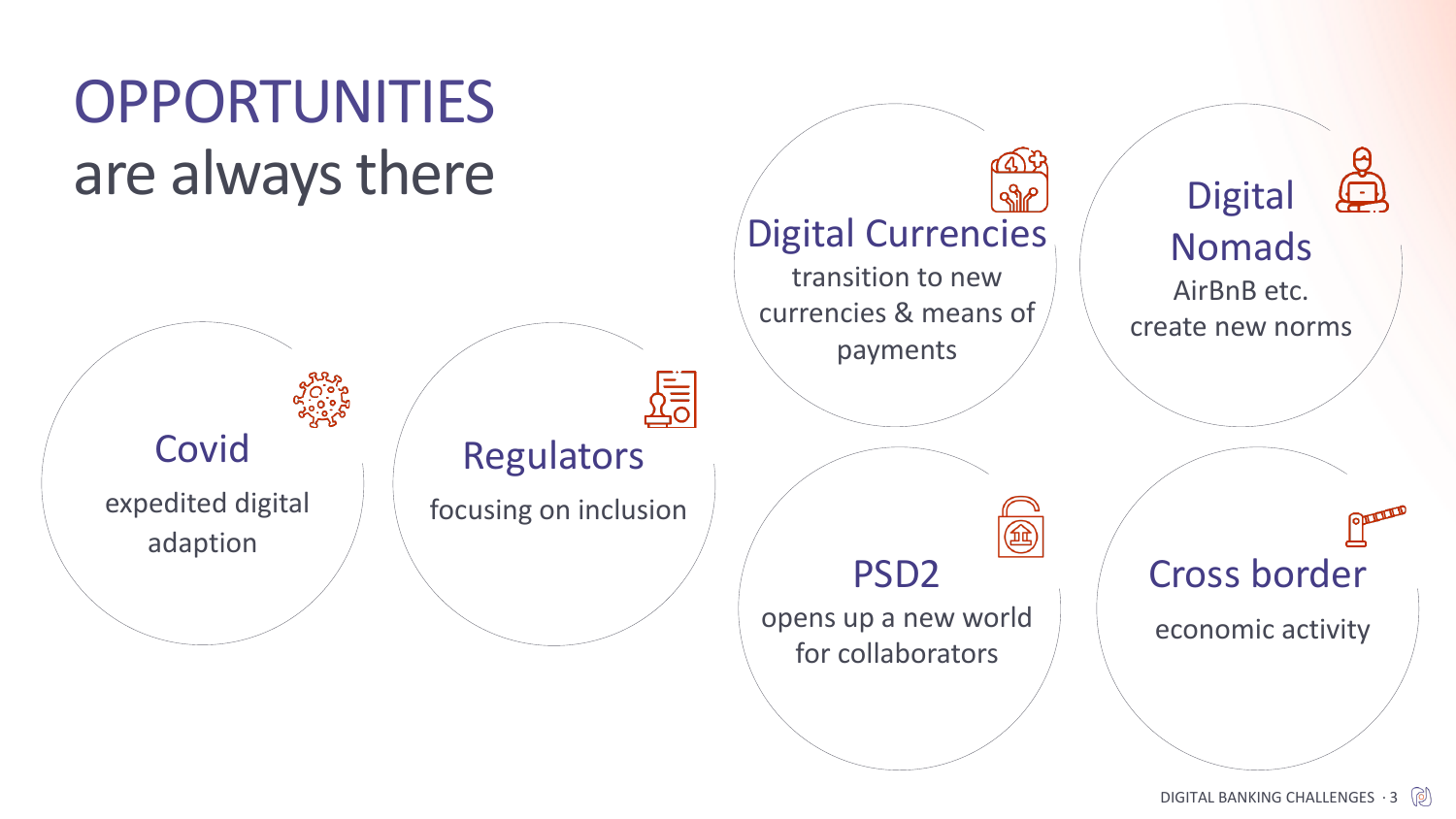### EXAMPLE CASE E-cheques

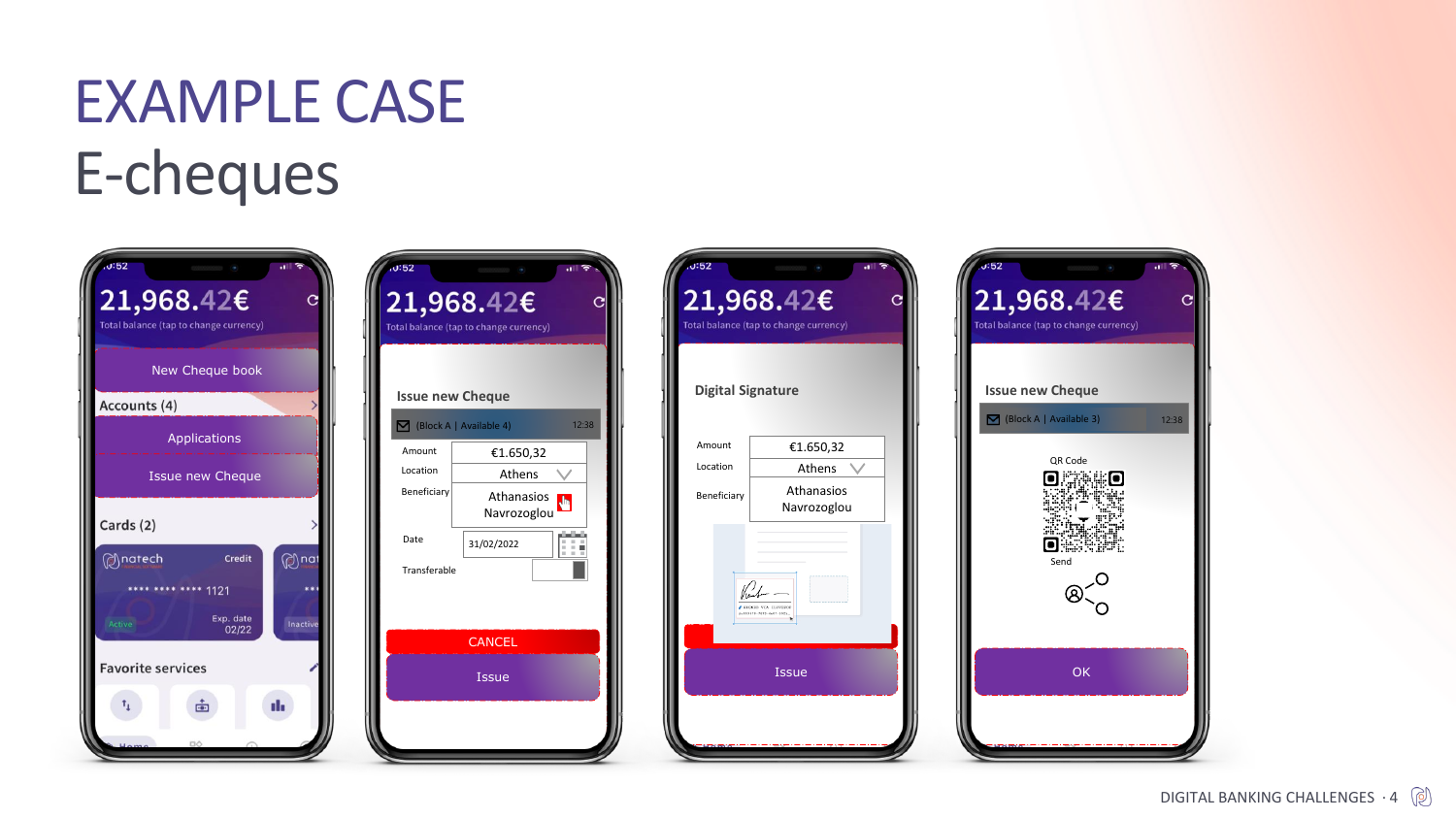### IMBALANCED **Challenges**



- Better CX at a Lower cost.  $\sqrt{ }$
- Assist customers rather than impose.  $\bigcirc$
- Serve niche & undeserved segments.  $\bigcup$
- Simplify customer engagement.  $\bigtriangledown$
- Provide value above & beyond.  $\bigvee$
- Reduced cost structures.  $\sim$
- $\bigcirc$ Can afford prolonged periods of loss making.



- $\bigcirc$ Business priorities differ to market needs.
- Data issues and security concerns are increasing.  $\bigcirc$
- Tech stack & legacy systems are impediments.  $\bigcirc$
- Going digital driven by tech not by business need.  $\bigcirc$
- Increased cost offering due to incumbent structures.  $\bigcirc$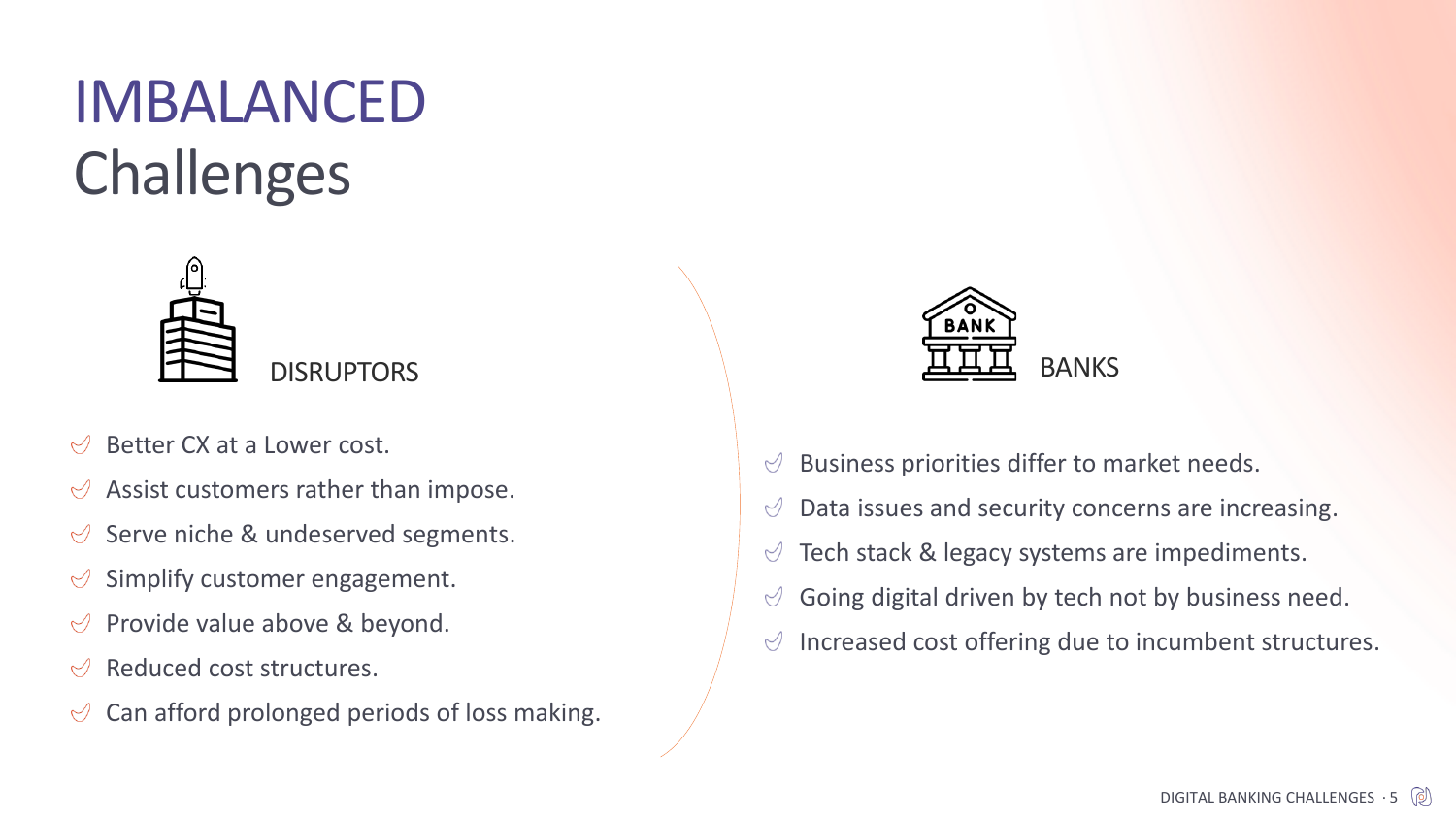### **GAMIFY** your experience

#### INSTILL TRUST

Value-driven experience Clear statements Use plain, direct language Consistent messaging

#### AUGMENT OFFERINGS

Focus on Ecosystems not silos Interconnect products Simplify engagement

#### EMBED FINANCIAL ACTIVITIES

Social interaction Interoperability between tech & banking providers Open-up interaction

#### REDUCE TIME TO MARKET

Expedite delivery times Embrace for change Value speed over policies

#### FRICTIONLESS TRANSACTIONS

Ubiquitous & real-time experience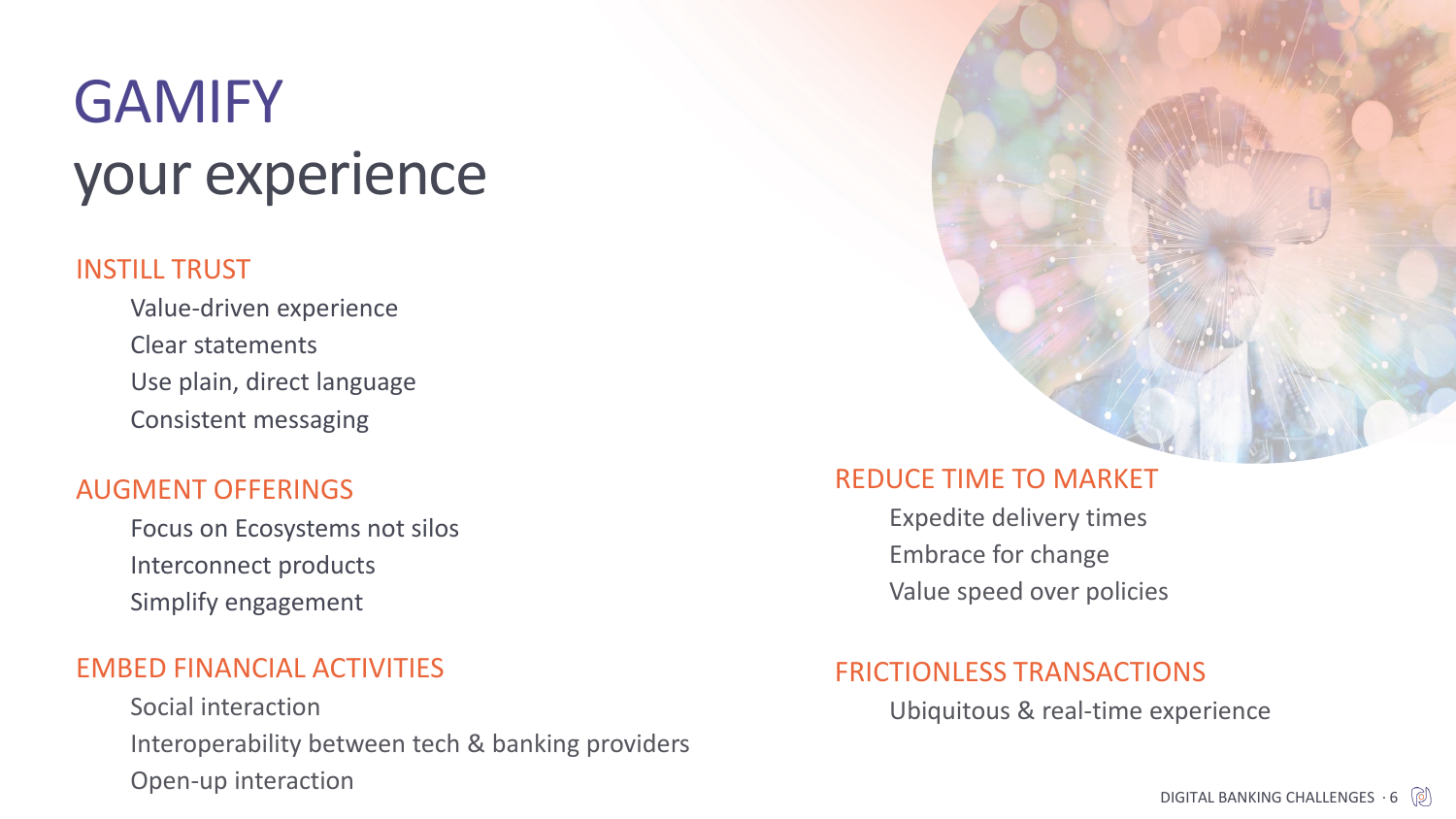### WANTING becomes stronger via a new proposition

FOCUS ON CUSTOMERS what matters the most.

LEANER

EMBRACE BAAS providers & business driven technology …alleviate burdens. WORK COLLABORATIVELY with others.

WORK JOINTLY to improve regulatory framework.

CULTIVATE INNOVATION building.

**GROW** 

ACCEPT COMPETITION from within & build ecosystems.

REPLACE TECH STACK rather than simply improve it.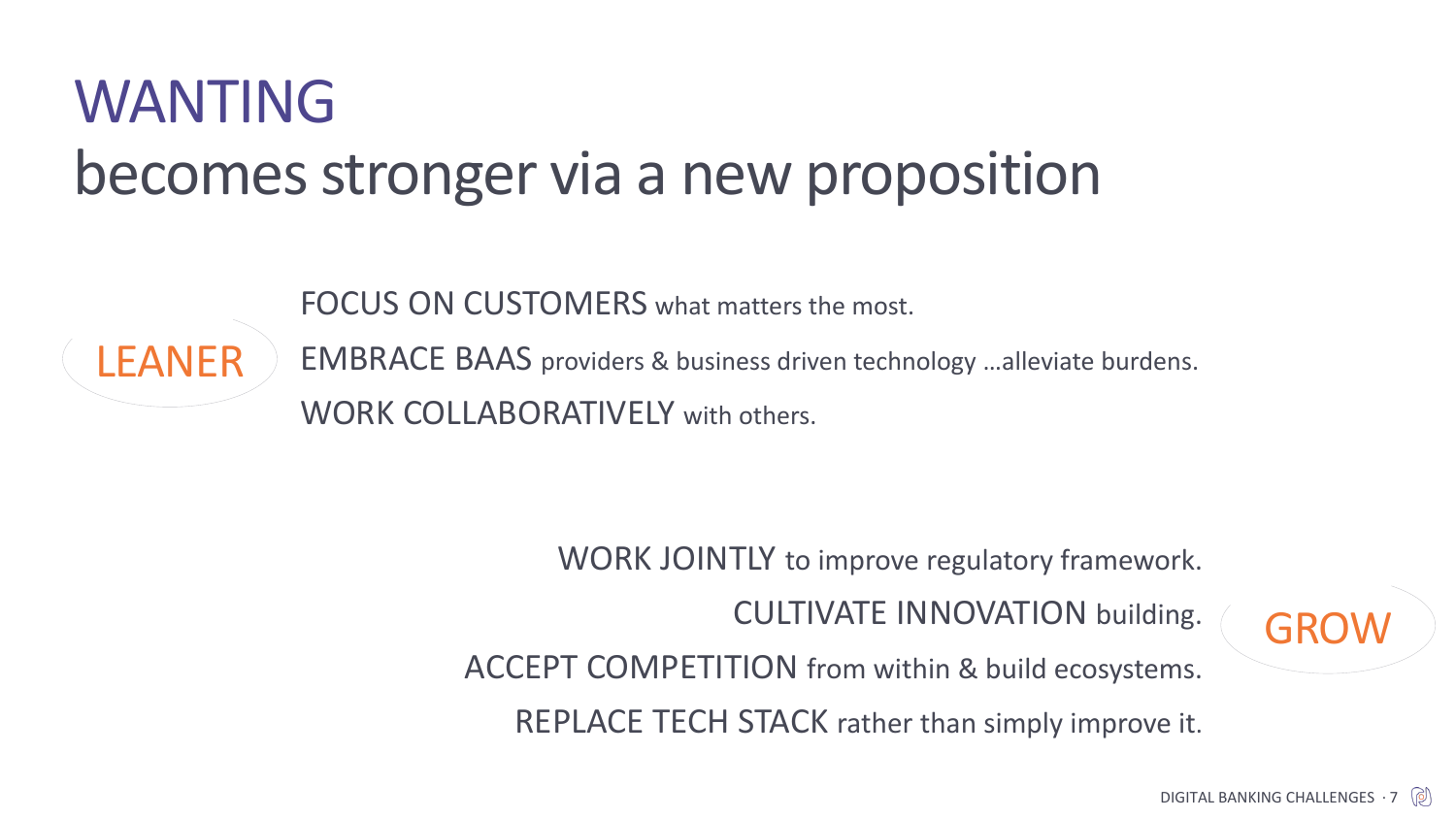### BUILDING a new digital proposition

We are launching a NEW DIGITAL BANK!



A premier BaaS & Consumer Finance Digital Bank for the Embedded Future.